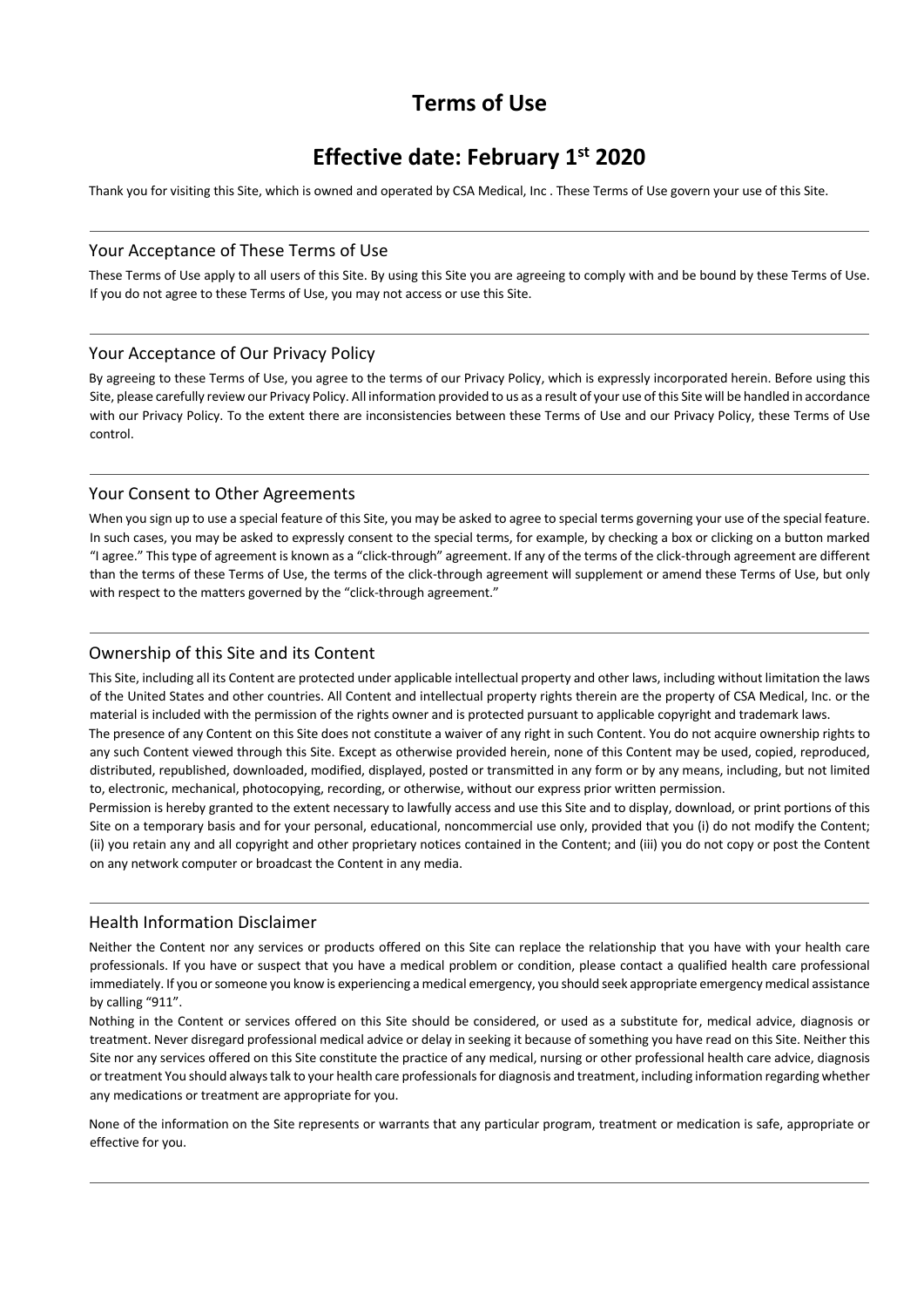# Intended Audience and Availability

CSA Medical, Inc.is a U.S. corporation and this Site is intended for a U.S. audience. Site content may include information about products and services that are not available in your location.

#### *Translations*

Site Content may be partially made available in Spanish or other languages. The translations may be done by a person or solely by computer software without review. Any translations are provided as a convenience and the CSA Medical, Inc. makes no representations regarding the accuracy or completeness of the translations however provided.

## Trademarks

The CSA Medical, Inc. names and logos all product and service names, all graphics, all button icons, and all trademarks, service marks and logos appearing within this Site, unless otherwise noted, are trademarks (whether registered or not), service marks and/or trade dress of CSA Medical, Ltd (the "CSA Medical, Inc. Marks"). All other trademarks, product names, company names, logos, service marks and/or trade dress mentioned, displayed, cited or otherwise indicated within this Site are the property of their respective owners. You are not authorized to display or use the CSA Medical, Inc. Marks in any manner without our prior written permission. You are not authorized to display or use trademarks, product names, company names, logos, service marks and/or trade dress of other owners featured within this Site without the prior written permission of such owners. The use or misuse of the CSA Medical, Inc. Marks or other trademarks, product names, company names, logos, service marks and/or trade dress or any other materials contained herein, except as permitted herein, is expressly prohibited.

### Your Feedback

The Feedback you provide to us through this Site will be and remain our exclusive property. Your submission of Feedback will constitute an assignment to us of all worldwide rights, title and interests in your Feedback, including all copyrights and other intellectual property rights in your Feedback. We will be entitled to reduce to practice, exploit, make, use, copy, disclose, display or perform publicly, distribute, improve and modify any Feedback you submit for any purpose whatsoever, without restriction and without compensating you in any way. For this reason, we ask that you not send us any Feedback that you do not wish to assign to us.

# Your Obligations

In consideration of your use of this Site, you agree that to the extent you provide personal information to CSA Medical, Inc. it will be true, accurate, current, and complete and that you will update all personal information as necessary.

To the extent you create an account through this Site, you understand and agree that any account you create, including your username and password, are personal to you and may not be used by anyone else. You are responsible for maintaining the confidentiality of your username and password and are fully responsible for all activities that occur under your username and password by you or by anyone else using your username and password, whether or not authorized by you. You agree to change your password immediately if you believe your password may have been compromised or used without authorization. You also agree to immediately inform us of any apparent breaches of security such as loss, theft or unauthorized disclosure or use of your username or password by contacting us using the information provided below. Until we are so notified you will remain liable for any unauthorized use of your account.

You agree to use this Site in a manner consistent with any and all applicable rules and regulations. You agree not to upload or transmit through this Site any computer viruses, trojan horses, worms or anything else designed to interfere with, interrupt or disrupt the normal operating procedures of a computer. Any unauthorized modification, tampering or change of any information, or any interference with the availability of or access to this Site is strictly prohibited. We reserve all rights and remedies available to us.

### DISCLAIMERS

WE MAKE NO REPRESENTATIONS OR WARRANTIES WITH RESPECT TO THIS SITE OR ITS CONTENT, OR ANY PRODUCT OR SERVICE AVAILABLE ON OR PROMOTED THROUGH THIS SITE. THIS SITE AND ALL OF ITS CONTENT ARE PROVIDED ON AN "AS IS," "AS AVAILABLE" BASIS, WITHOUT REPRESENTATIONS OR WARRANTIES OF ANY KIND. TO THE FULLEST EXTENT PERMITTED BY LAW, CSA MEDICAL,INC. , ITS AFFILIATES, AND THEIR SERVICE PROVIDERS AND LICENSORS DISCLAIM ANY AND ALL REPRESENTATIONS AND WARRANTIES, WHETHER EXPRESS, IMPLIED, ARISING BY STATUTE, CUSTOM, COURSE OF DEALING, COURSE OF PERFORMANCE OR IN ANY OTHER WAY, WITH RESPECT TO THIS SITE, ITS CONTENT, AND ANY PRODUCTS OR SERVICES AVAILABLE OR PROMOTED THROUGH THIS SITE. WITHOUT LIMITING THE GENERALITY OF THE FOREGOING, CSA MEDICAL,INC. , ITS AFFILIATES, AND THEIR SERVICE PROVIDERS AND LICENSORS DISCLAIM ALL REPRESENTATIONS AND WARRANTIES (A) OF TITLE, NON-INFRINGEMENT, MERCHANTABILITY AND FITNESS FOR A PARTICULAR PURPOSE; (B) RELATING TO THE SECURITY OF THIS SITE; (C) THAT THE CONTENT OF THIS SITE IS ACCURATE, COMPLETE OR CURRENT; OR (D) THAT THIS SITE WILL OPERATE SECURELY OR WITHOUT INTERRUPTION OR ERROR. WE DO NOT REPRESENT OR WARRANT THAT THIS SITE, ITS SERVERS, OR ANY TRANSMISSIONS SENT FROM US OR THROUGH THIS SITE WILL BE FREE OF ANY HARMFUL COMPONENTS (INCLUDING VIRUSES).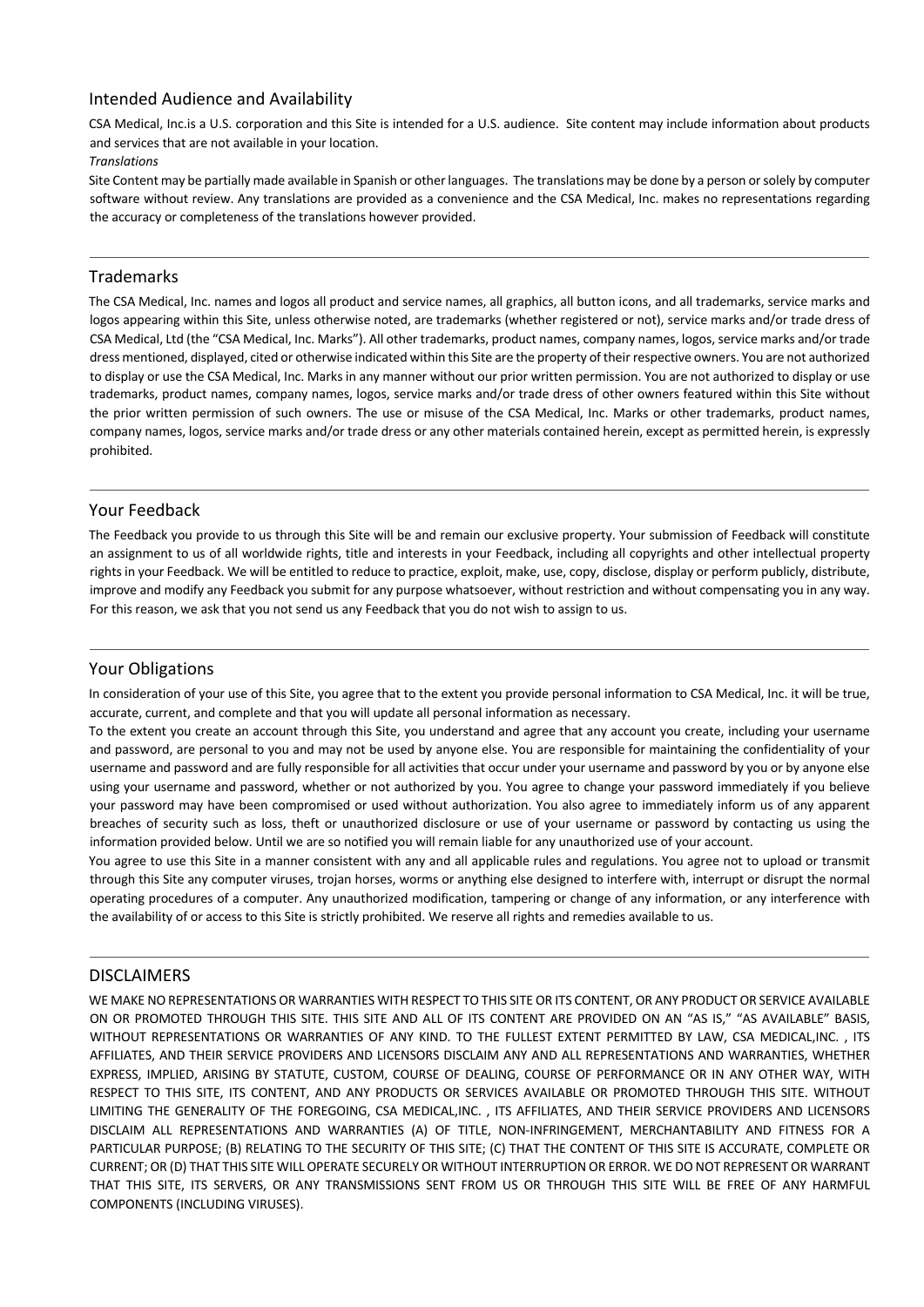CSA MEDICAL,INC. DOES NOT ENDORSE AND IS NOT RESPONSIBLE FOR STATEMENTS, ADVICE AND OPINIONS MADE BY ANYONE OTHER THAN AUTHORIZED CSA MEDICAL,LTD SPOKESPERSONS. WE DO NOT MAKE ANY REPRESENTATIONS OR WARRANTIES AGAINST THE POSSIBILITY OF DELETION, MISDELIVERY OR FAILURE TO STORE COMMUNICATIONS, PERSONALIZED SETTINGS, OR OTHER DATA. YOU ACCEPT THAT OUR SHAREHOLDERS, OWNERS, OFFICERS, DIRECTORS, EMPLOYEES AND OTHER REPRESENTATIVES SHALL HAVE THE BENEFIT OF THIS CLAUSE.

APPLICABLE LAW MAY NOT ALLOW THE LIMITATION OF CERTAIN WARRANTIES, SO ALL OR PART OF THIS DISCLAIMER OF WARRANTIES MAY NOT APPLY TO YOU.

### LIMITATION OF LIABILITY

TO THE FULLEST EXTENT PERMITTED BY APPLICABLE LAWS WE, ON BEHALF OF OUR DIRECTORS, OFFICERS, FRANCHISEES, EMPLOYEES, AGENTS, SUPPLIERS, LICENSORS AND SERVICE PROVIDERS, EXCLUDE AND DISCLAIM LIABILITY FOR ANY LOSSES AND EXPENSES OF WHATEVER NATURE AND HOWSOEVER ARISING INCLUDING, WITHOUT LIMITATION, ANY DIRECT, INDIRECT, GENERAL, SPECIAL, PUNITIVE, INCIDENTAL OR CONSEQUENTIAL DAMAGES; LOSS OF USE; LOSS OF DATA; LOSS CAUSED BY A VIRUS; LOSS OF INCOME OR PROFIT; LOSS OF OR DAMAGE TO PROPERTY; CLAIMS OF THIRD PARTIES; OR OTHER LOSSES OF ANY KIND OR CHARACTER, EVEN IF WE HAVE BEEN ADVISED OF THE POSSIBILITY OF SUCH DAMAGES OR LOSSES, ARISING OUT OF OR IN CONNECTION WITH THE USE OF THIS SITE. YOU ASSUME TOTAL RESPONSIBILITY FOR ESTABLISHING SUCH PROCEDURES FOR DATA BACK UP AND VIRUS CHECKING AS YOU CONSIDER NECESSARY. THIS LIMITATION OF LIABILITY APPLIES WHETHER THE ALLEGED LIABILITY IS BASED ON CONTRACT, TORT (INCLUDING NEGLIGENCE), STRICT LIABILITY OR ANY OTHER BASIS.

IF ANY PART OF THIS LIMITATION ON LIABILITY IS FOUND TO BE INVALID OR UNENFORCEABLE FOR ANY REASON, THEN THE AGGREGATE LIABILITY OF THE RELEASED PARTIES FOR LIABILITIES THAT OTHERWISE WOULD HAVE BEEN LIMITED SHALL NOT EXCEED TEN DOLLARS (\$10.00).

This Site gives you specific legal rights and you may also have other rights which vary from country to country. Some jurisdictions do not allow certain kinds of limitations or exclusions of liability, so the limitations and exclusions set out in these Terms of Use may not apply to you. Other jurisdictions allow limitations and exclusions subject to certain conditions. In such a case the limitations and exclusions set out in these Terms of Use shall apply to the fullest extent permitted by the laws of such applicable jurisdictions. Your statutory rights as a consumer, if any, are not affected by these provisions, and we do not seek to exclude or limit liability for fraudulent misrepresentation.

#### Links to Third-Party Websites

This Site may provide links to other websites operated by third parties. Because we have no control over third-party websites, we are not responsible for the availability of those websites and do not endorse and are not responsible or liable for any content, advertising, services, products, or other materials on or available from such websites. CSA Medical, Inc. shall not be responsible or liable, directly or indirectly, for any damage or loss caused or alleged to be caused by or in connection with the use of or reliance on any content, advertising, services, products, or other materials on or available from such websites. These Terms of Use do not apply to your use of third-party websites; your use of such websites is subject to the terms and policies of the owner of such websites.

## Modification and Discontinuation

We reserve the right at any time and from time-to-time to modify, edit, delete, suspend or discontinue, temporarily or permanently this Site (or any portion thereof) and/or the information, materials, products and/or services available through this Site (or any part thereof) with or without notice. You agree that we shall not be liable to you or to any third party for any such modification, editing, deletion, suspension or discontinuance of this Site.

#### Waiver

Our failure at any time to require performance of any provision of these Terms of Use or to exercise any right provided for herein will not be deemed a waiver of such provision or such right. All waivers must be in writing. Unless the written waiver contains an express statement to the contrary, no waiver by CSA Medical, Inc. of any breach of any provision of these Terms of Use or of any right provided for herein will be construed as a waiver of any continuing or succeeding breach of such provision, a waiver of the provision itself, or a waiver of any right under these Terms of Use.

#### Severability

If any provision of these Terms of Use is held by a court of competent jurisdiction to be contrary to law, such provision will be changed and interpreted so as to best accomplish the objectives of the original provision to the fullest extent allowed by law and the remaining provisions of these Terms of Use will remain in full force and effect.